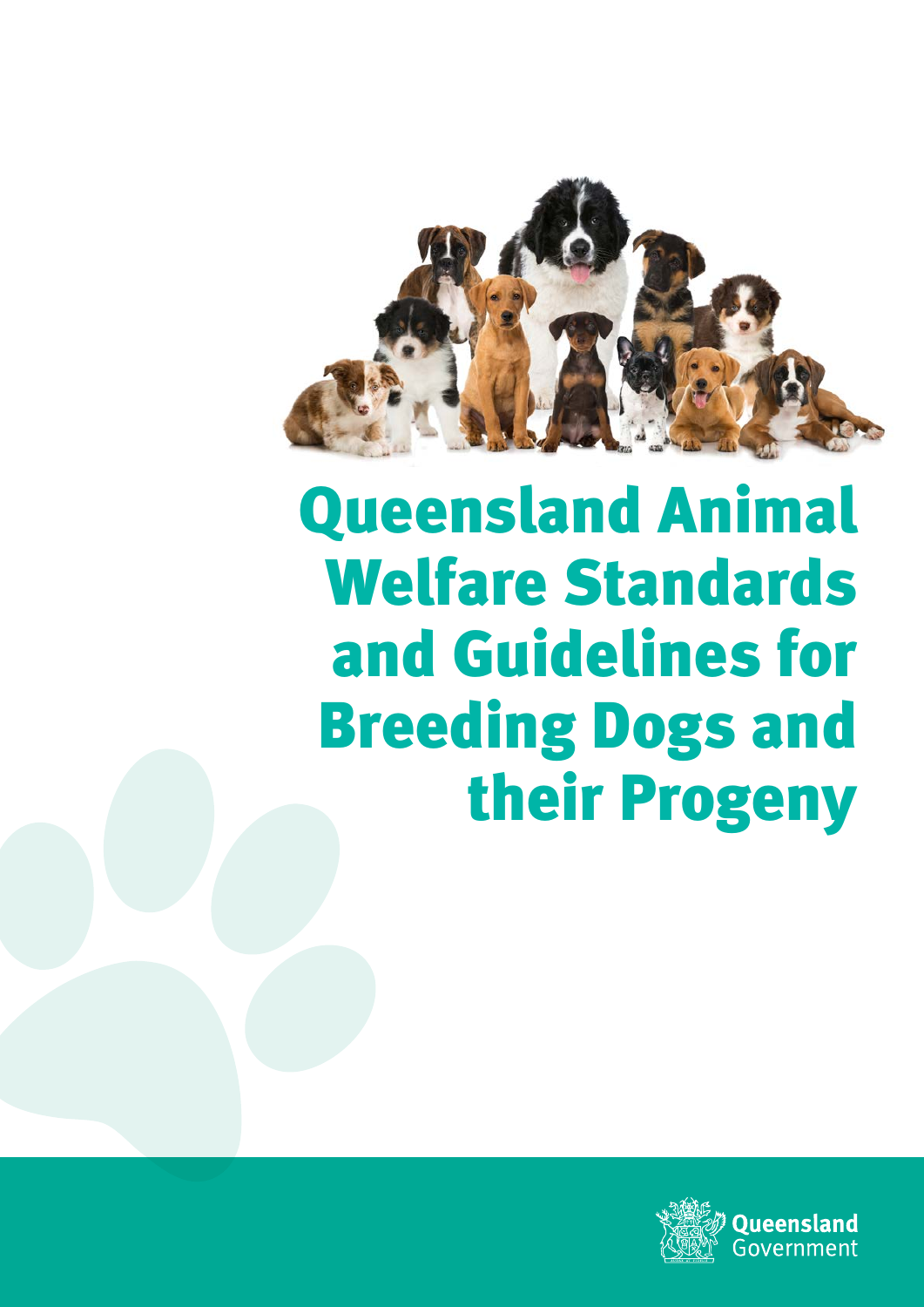CS8584 08/18

© State of Queensland, 2018

The Queensland Government supports and encourages the dissemination and exchange of its information. The copyright in this publication is licensed under a Creative Commons Attribution 4.0 International (CC BY 4.0) licence.

Under this licence you are free, without having to seek our permission, to use this publication in accordance with the licence terms.



You must keep intact the copyright notice and attribute the State of Queensland as the source of the publication.

Note: Some content in this publication may have different licence terms as indicated.

For more information on this licence, visit https://creativecommons.org/licenses/by/4.0/.

The information contained herein is subject to change without notice. The Queensland Government shall not be liable for technical or other errors or omissions contained herein. The reader/user accepts all risks and responsibility for losses, damages, costs and other consequences resulting directly or indirectly from using this information.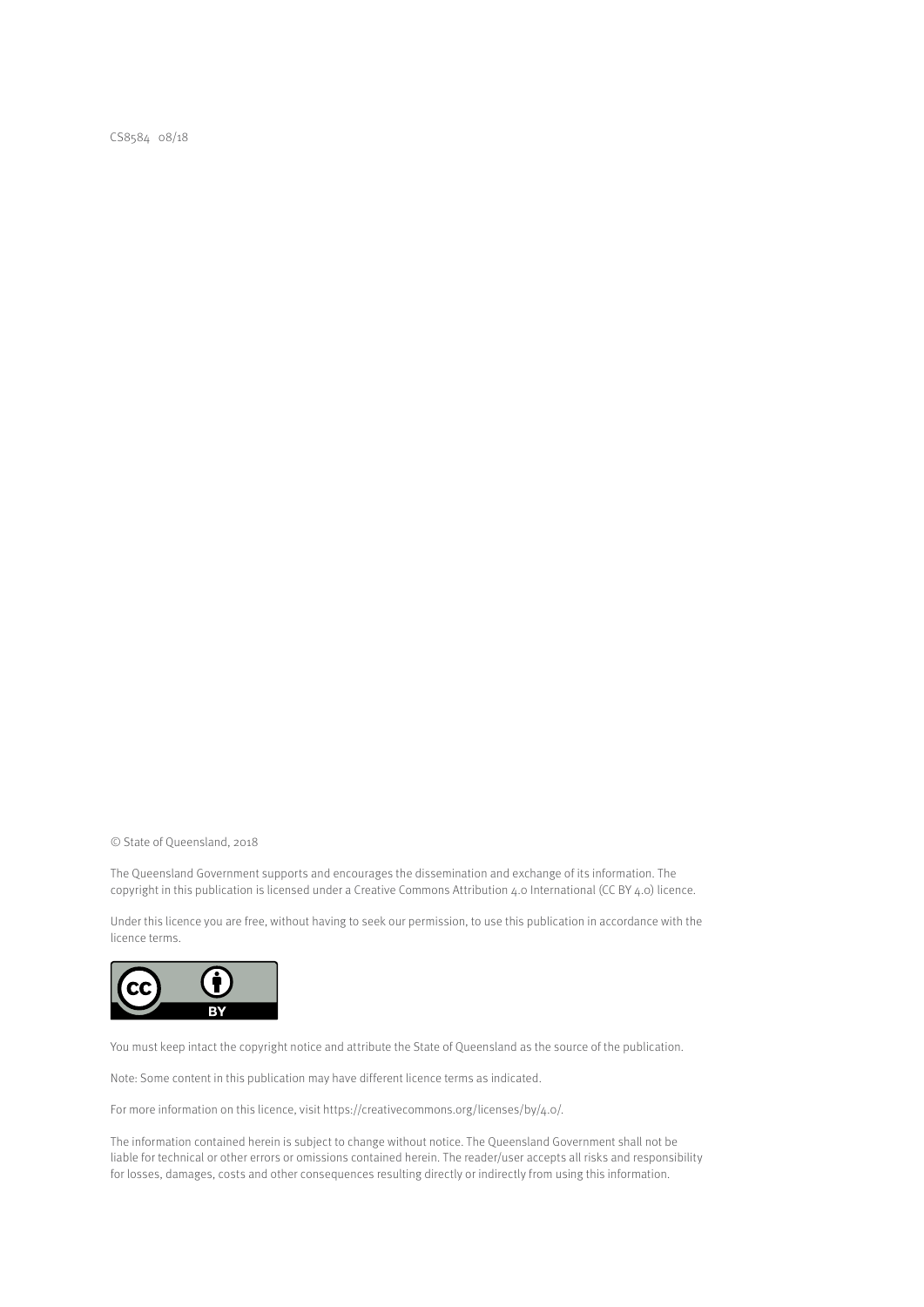# **Contents**

| Part A                                                     |
|------------------------------------------------------------|
|                                                            |
| LEGISLATION AND RELATED CODES OF PRACTICE AND GUIDELINES 7 |
| Part B                                                     |
|                                                            |
|                                                            |
|                                                            |
|                                                            |
| DOG HEALTH, VETERINARY CARE and MANAGEMENT 13              |
|                                                            |
|                                                            |
|                                                            |
|                                                            |
| Minimum space requirements for housing a dog  20           |



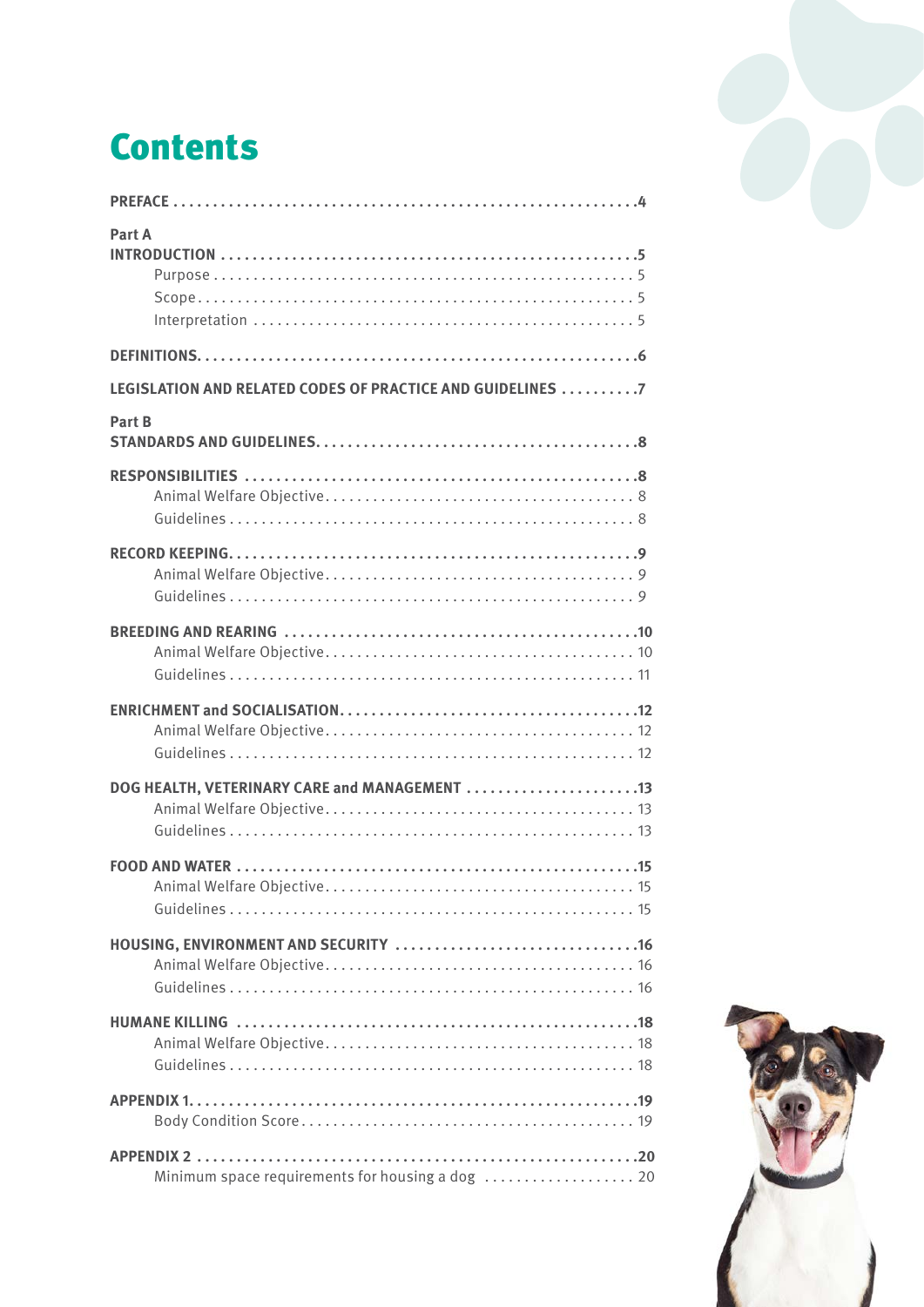# <span id="page-3-0"></span>PREFACE

The Queensland animal welfare standards and guidelines for breeding dogs and their progeny were developed as an initiative of the Queensland Government in consultation with RSPCA Queensland, the Queensland Racing Integrity Commission and Dogs Queensland. The standards provide minimum requirements for persons responsible for the breeding of dogs.

By adhering to these standards, persons involved in the breeding of dogs demonstrate their commitment to the welfare of the dogs in their care.

The standards will be revised from time to time to take into account new knowledge of dog physiology and behaviour, technological advances, developments in standards of dog welfare and changing community attitudes and expectations about the humane treatment of breeding dogs.

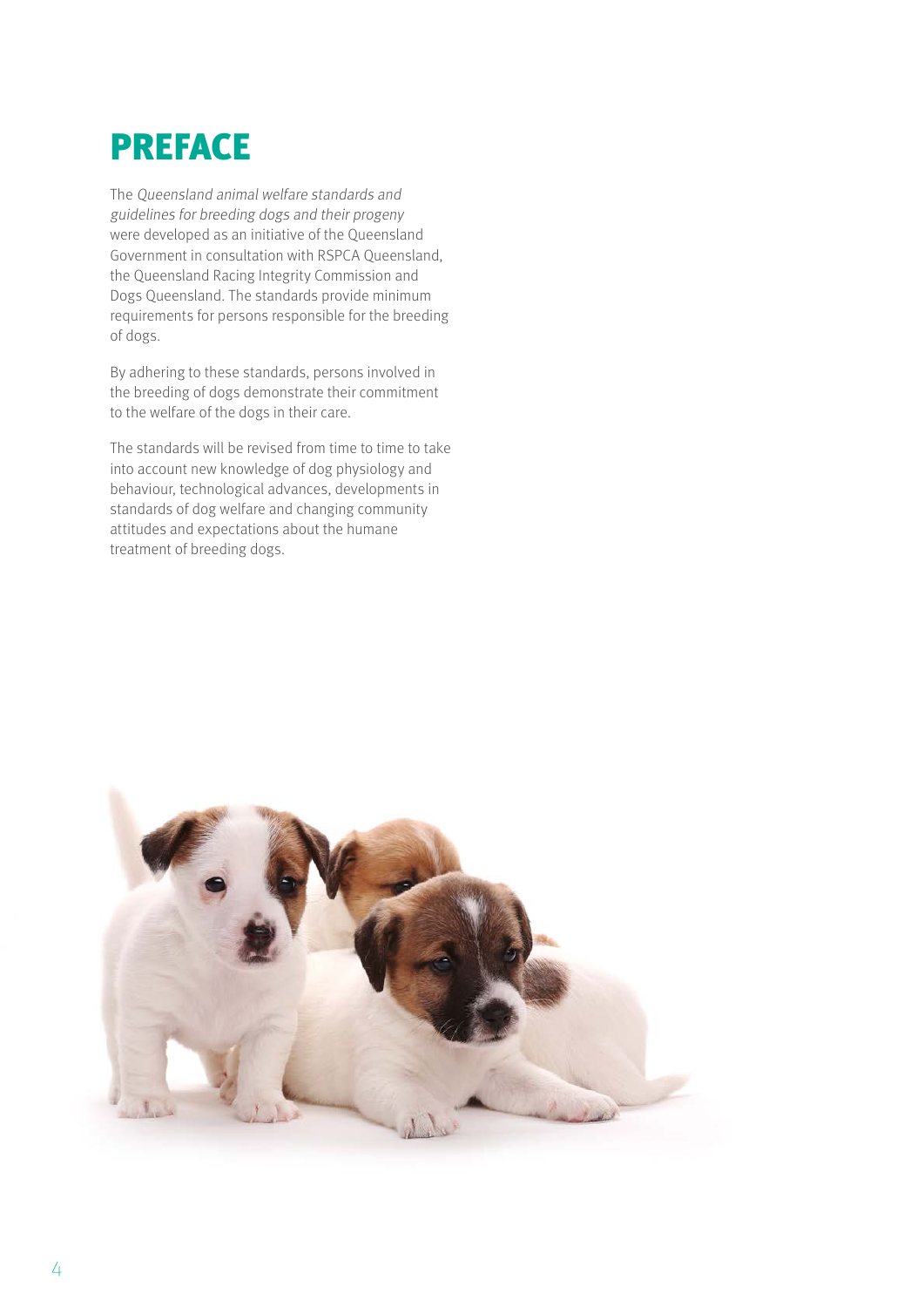# <span id="page-4-0"></span>Part A INTRODUCTION

#### **Purpose**

This document describes standards and guidelines fo r the care and management of breeding dogs and their progeny that:

- allow dog breeders to meet their duty of care
- promote positive animal welfare management practices for breeding dogs and their progeny.

These standards and guidelines recognise that breeding dogs and their progeny have specific needs and require specialised care and management.

### **Scope**

The document includes standards for the treatment, management and handling of dogs kept for breeding and their progeny.

The standards and guidelines apply to everyone involved with breeding dogs and raising puppies.

This document is not intended to apply to organisations such as Council pounds, shelters or temporary emergency accommodation where bitches and their progeny may be temporarily housed. However, all dogs in these circumstances must be managed in accordance with the Animal Care and Protection Act 2001 (ACPA).

### **Interpretation**

Each numbered section of the document covers a particular topic (water and feed, etc.) and contains the following information:

**Animal welfare objective** — the intended outcome(s) for the section of the standards and guidelines.

**Standards** — the animal welfare requirements designated in this document (i.e. the requirements that must be met under law for dog welfare purposes). The standards are intended to be clear, essential and verifiable statements. However, not all issues are able to be quantified or well defined by scientific research. Science cannot always provide an objective or precise assessment of an animal's welfare and, consequently, where appropriate science is not available, the standards reflect a value judgement that has to be made in some circumstances. Standards use the word 'must'. They are presented in a box and are numbered with the prefix 'S'.

The standards are intended to be adopted as compulsory codes of practice under the ACPA.

**Guidelines** — the recommended practices to achieve desirable animal welfare outcomes. Guidelines use the word 'should' and complement the standards. Noncompliance with one or more guidelines will not necessarily constitute an offence under law.

Note: further detail on breeding dog management practices can be found in other industry and government publications.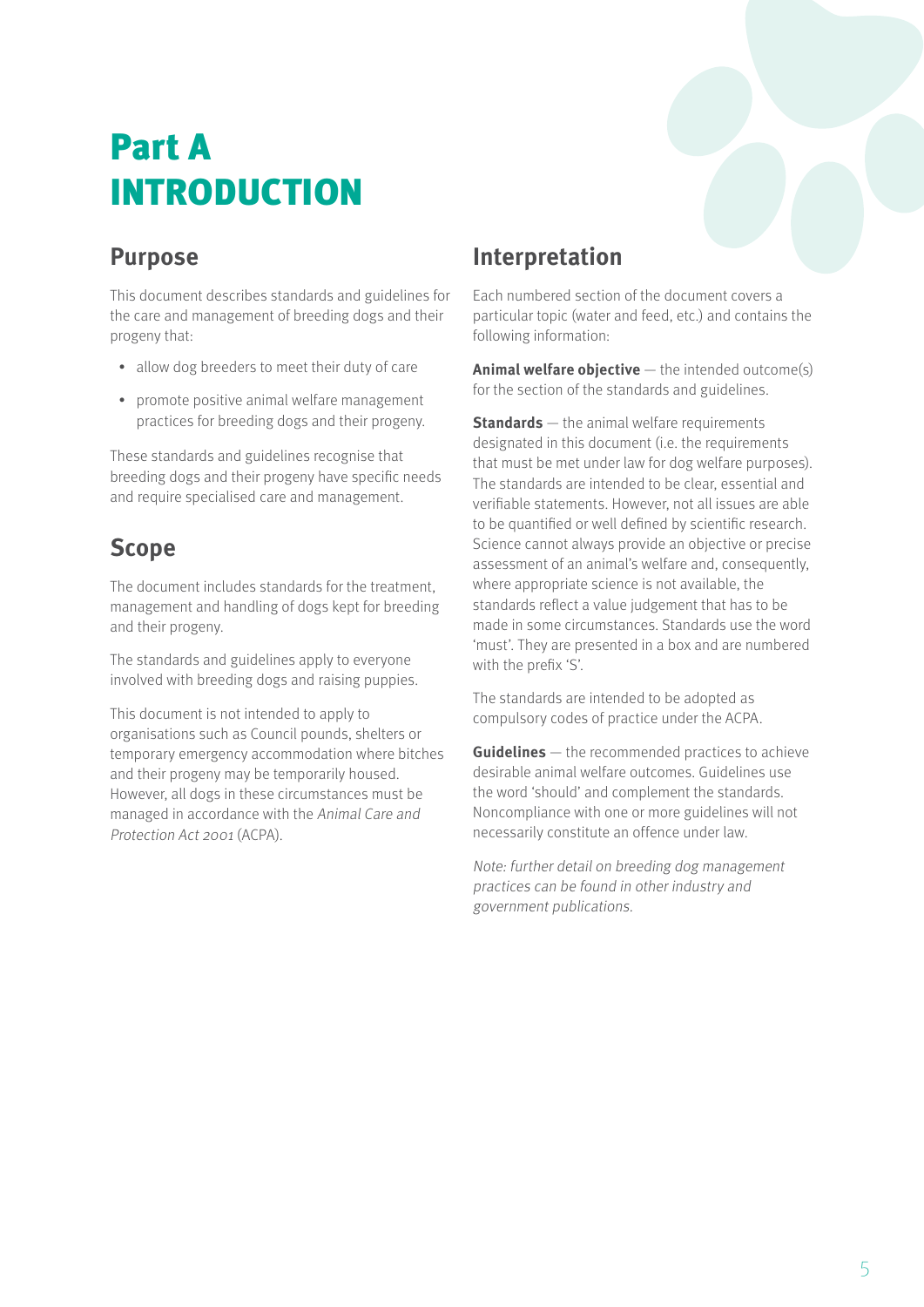### <span id="page-5-0"></span>DEFINITIONS

**Bitch**: - the female animal of the species Canis lupus familiaris

**Breeding** - the mating of dogs and the production of puppies.

**Desexing/speying** - the surgical removal of the gonads for the purpose of making an animal incapable of reproducing.

**Enrichment** – the provision of an environment that ensures a dog's physical, psychological and behavioural needs are being met.

**Facility** - the location used for the accommodation or shelter of breeding dogs, or used to house puppies following breeding.

**Housing** - the area where the breeding dog lives when in a confined area. This can include a specially built facility or an area at a residence of the person in charge.

**Humane killing** - the activity that results in rapid loss of consciousness and then death of the dog whilst still unconscious.

**Person in charge** - defined by Section 12 of the ACPA means:

- 1. A person is a person in charge of an animal if the person
	- a. owns or has a lease, licence or other proprietary interest in the animal; or
	- b. has the custody of the animal; or
	- c. is employing or has engaged someone else who has the custody of the animal and the custody is within the scope of the employment or engagement.
- 2. Despite subsection  $(1)(a)$ , a person who holds a mortgage or other security interest in an animal only becomes a person in charge of the animal if the person takes a step to enforce the mortgage or other security.

**Rehome** - the process of providing a dog with a new owner and/or a new place to live.

#### **Significant infectious or transmissible disease**

- a disease that is likely to cause illness or death in susceptible dogs that become infected. Common examples include kennel cough, canine parvovirus, canine infectious hepatitis, heartworm and canine distemper.

**Skeletal maturity** - the age at which the skeleton has reached adult size (assessed by closure of the growth plates of the major long bones).

**Staff** - includes any person who works at the facility whether or not for fee or reward.

**Stereotypic behaviour** - any (abnormal) pattern of action and attitude assumed by a dog, such as a movement or sequence of movements repeated with little or no variation and which has no obvious purpose. These behaviours may include, but are not limited to:

- circling
- pacing
- air biting
- whirling
- jumping
- wall bouncing
- repetitive grooming or self-biting
- excessive drinking or urinating
- increased food consumption
- coprophagia (faeces eating)
- compulsive staring
- increased aggression
- destructive behaviour
- persistent whining and barking.

**Whelping** - the act of giving birth to puppies.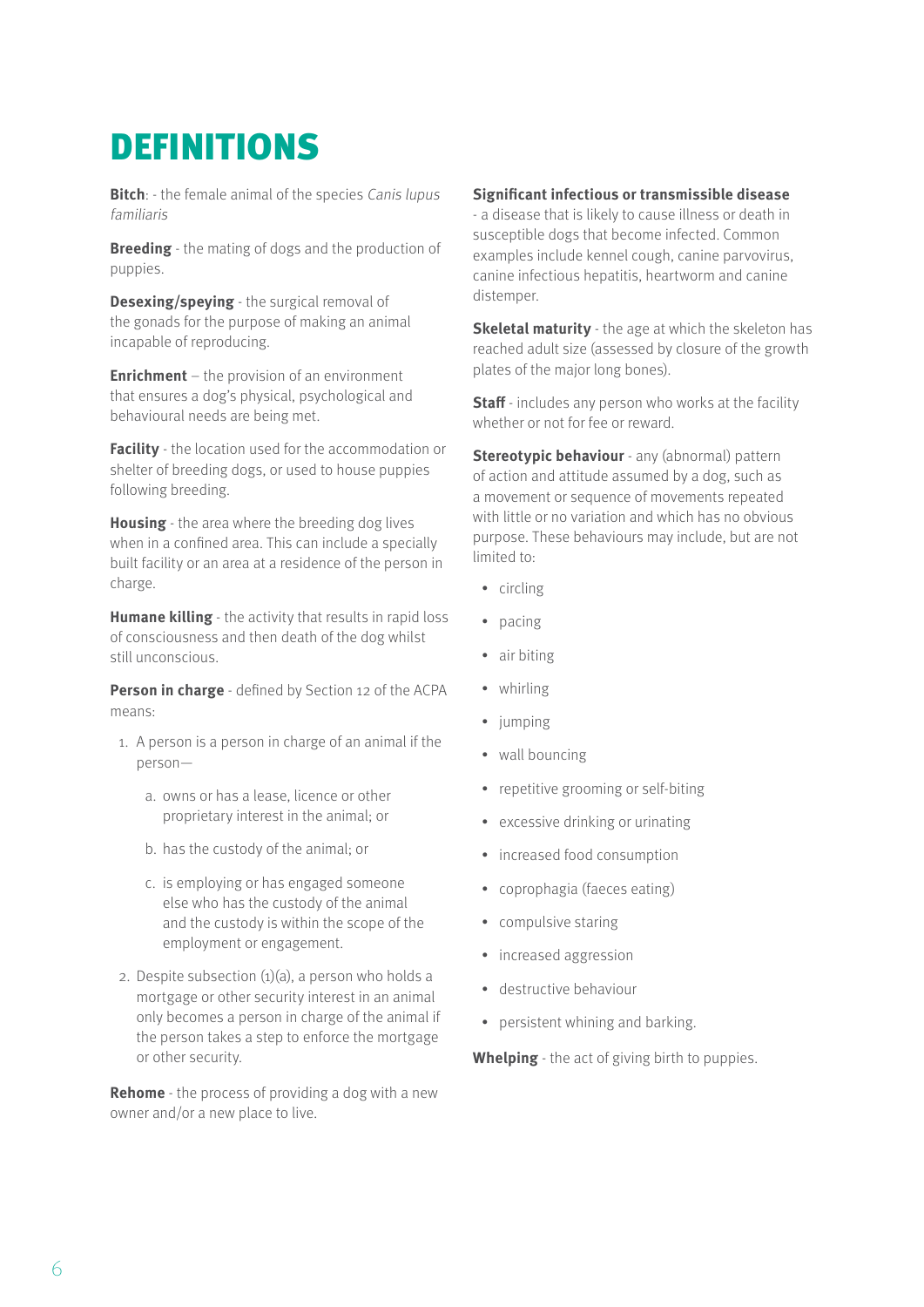# <span id="page-6-0"></span>LEGISLATION AND RELATED CODES OF PRACTICE AND GUIDELINES

The Animal Care and Protection Act 2001 places a duty of care on the person in charge of a dog to properly care for the dog and provide for its needs.

Compliance with these Standards does not remove the need to comply with the Animal Care and Protection Act 2001, local laws, or the Animal Management (Cat and Dog) Act 2008 or subordinate legislation.

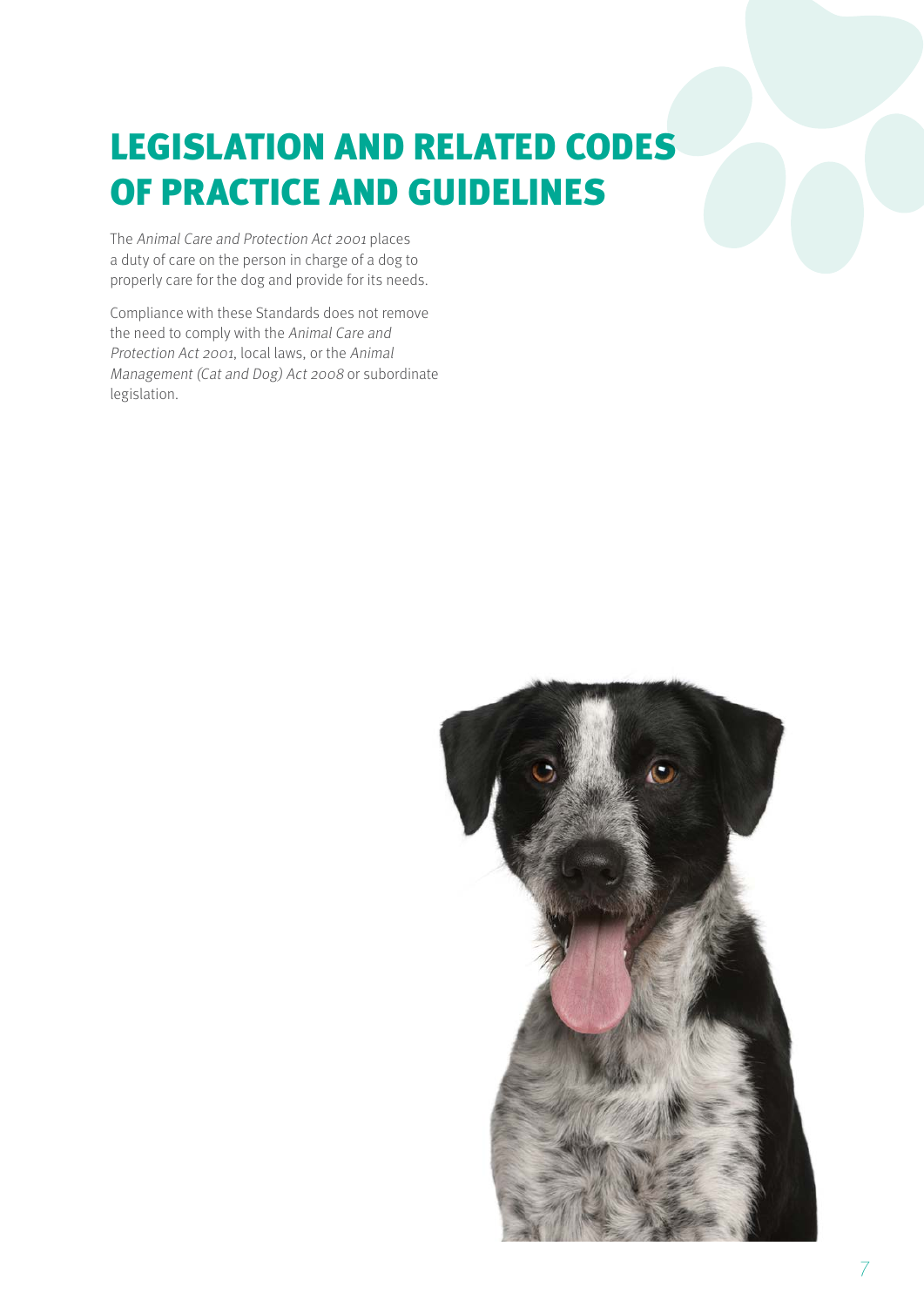# <span id="page-7-0"></span>Part B STANDARDS AND GUIDELINES

# RESPONSIBILITIES

### **Animal Welfare Objective**

The person in charge of an animal is aware and accepts their responsibilities and has the skills and ability to care for breeding dogs and their progeny.

#### **Standard**

**S.1** A person must exercise a duty of care<sup>1</sup> when breeding dogs.

### **Guidelines**

**G.1** The person in charge should have knowledge and skills in dog care and management, or be under the supervision of a person who has the knowledge and skills in dog care and management.

- **G.2** The person in charge should understand:
	- canine behaviour and social needs
	- the special nutritional requirements for pregnant and lactating bitches
	- the special requirements for whelping a bitch and identifying when help is needed, including the need for prompt veterinary care
	- the normal behaviour of pups including milestones (e.g. when eyes open, when ears open etc.)
	- the safe management of new introductions
	- the requirements for appropriate housing for a dog, including re-homing a dog
	- dog husbandry and management, including handling, controlling, moving, transporting, and training a dog
	- signs of health and ill health in a dog, including identifying signs of stress and when prompt veterinary care is required
	- the correct procedures for the care of a sick and/or injured dog
	- the special requirements of a young dog including diet, exercise and socialising
	- disease and parasite control and prevention
	- all relevant record keeping requirements.

<sup>1</sup> Duty of care is defined in the Animal Care and Protection Act <sup>2001</sup>.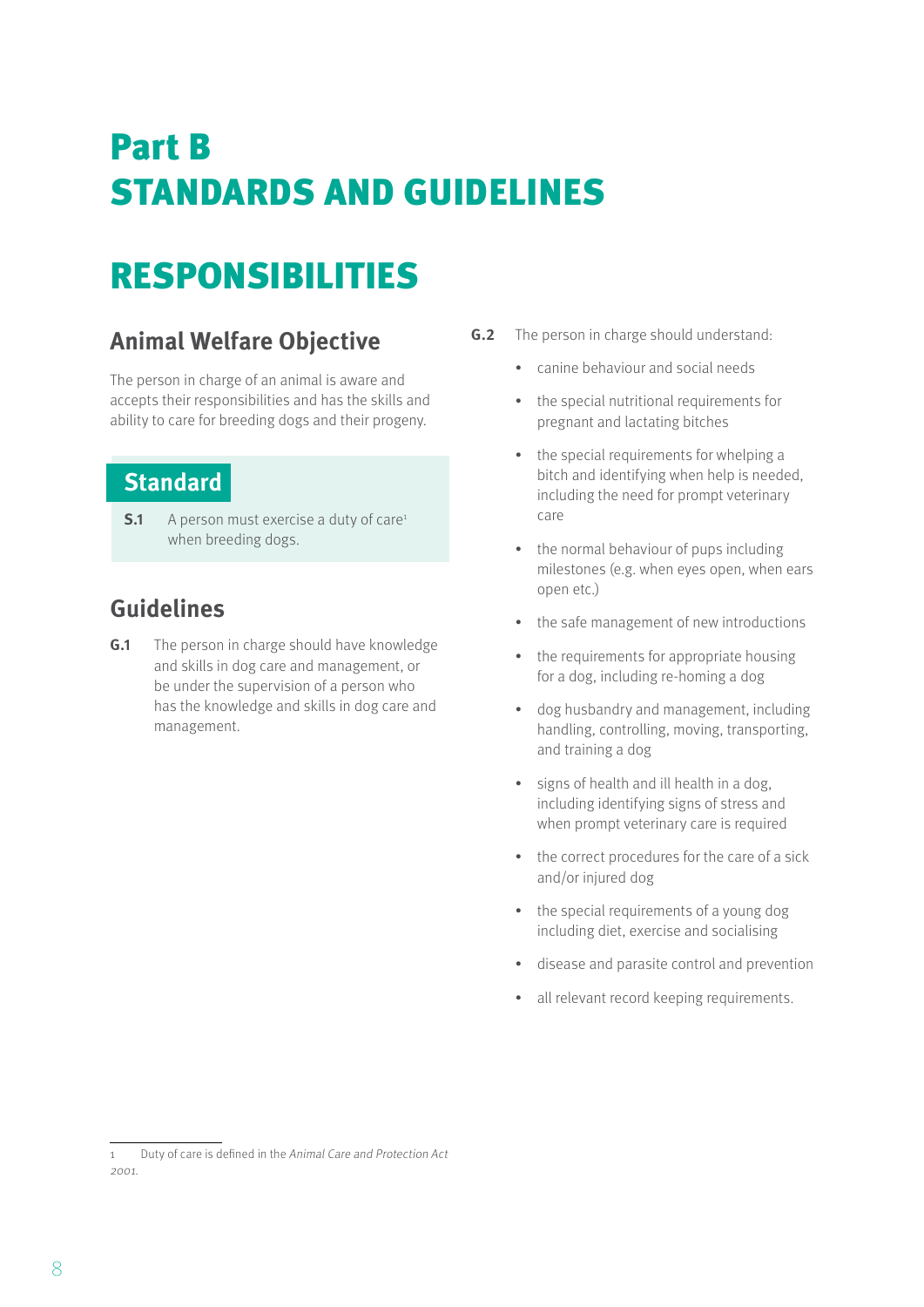# <span id="page-8-0"></span>RECORD KEEPING

#### **Animal Welfare Objective**

Record keeping assists to demonstrate that welfare standards are achieved and with the provision of accurate historical data on individual dogs.

#### **Standard**

- **S.2** A facility that houses a total of five or more entire bitches that are of breeding age and maturity must keep records on each dog housed. Records must be retained for a minimum of three years, or the life of the dog, and must include records that demonstrate welfare outcomes have been achieved, for example:
	- microchip number unless exempt under the Animal Management (Cats and Dogs) Act 2008
	- vaccination history
	- worming and parasite control history
	- health issues and treatments received
	- veterinarian/s consulted for any health issues
	- date of birth, if known
	- the identity of parents, if known
	- results of health testing carried out (e.g. DNA testing, X-rays, CT scans etc.)
	- dates of mating and whelping
	- number of puppies born, including any still births and deaths of pups before eight weeks of age (and reason for death, if known)
	- date of death and reason, if known.

- **G.3** Records should be kept for all breeding dogs and their progeny.
- **G.4** Records should include the age of the dam and sire at mating.
- **G .5** A full copy of a dog's record should be provided with transfer of ownership.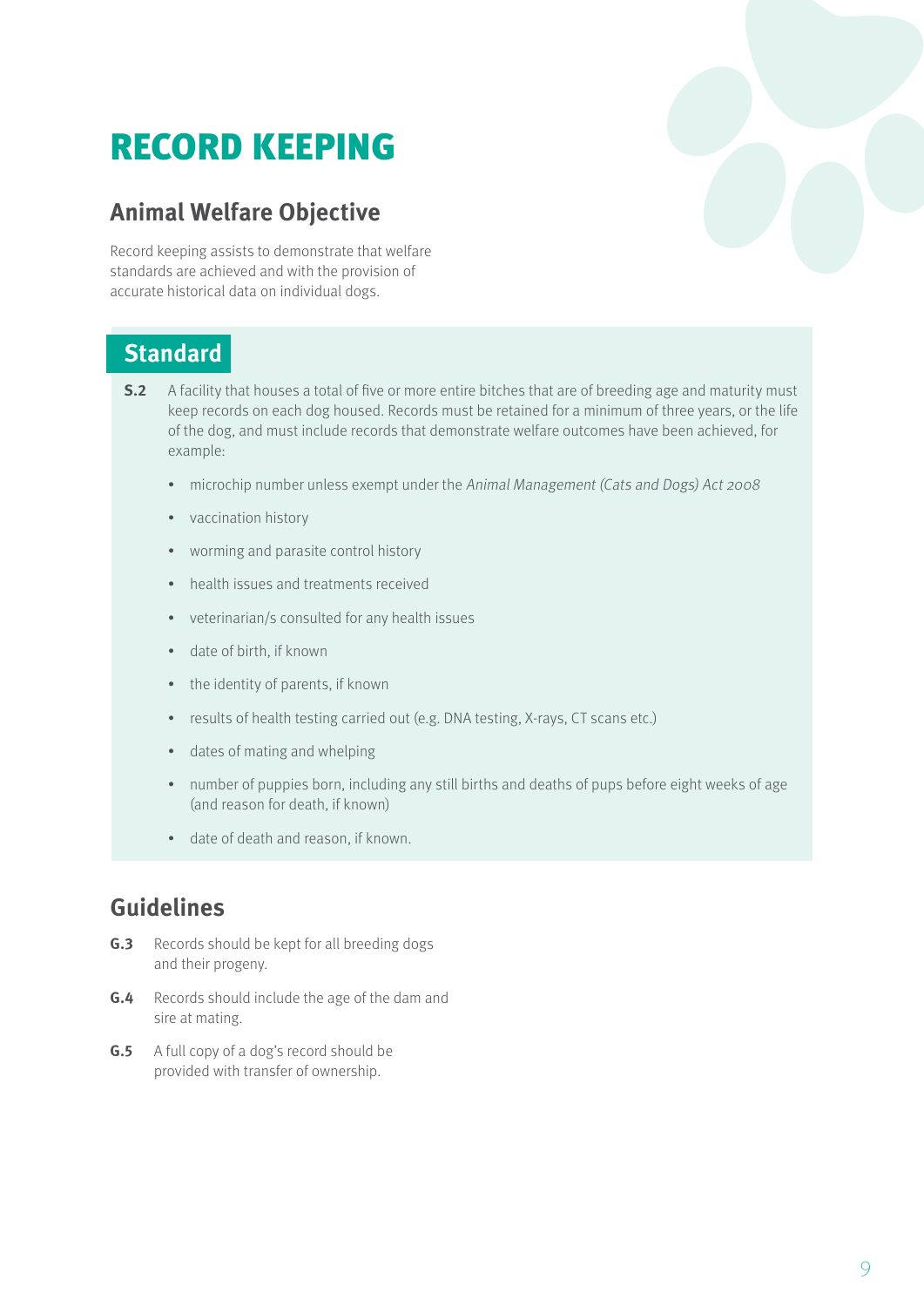# <span id="page-9-0"></span>BREEDING AND REARING

#### **Animal Welfare Objective**

The breeding, birthing and rearing processes are managed to ensure good dog welfare outcomes, to maintain genetic diversity, reduce heritable diseases through using available testing methods (e.g. DNA) and minimise the production of surplus dogs.

#### **Standards**

- **S.3** A bitch must not, without reasonable excuse, be mated unless the dog is
	- a. physically mature; and
	- b. fit and healthy; or
	- c. the person has written approval by a veterinary surgeon that the dog has been examined by the veterinary surgeon, and the veterinary surgeon reasonably considers the dog is ready for breeding.

A person in charge of an undesexed dog must ensure the dog is not used for breeding with—

- a. the dog's progeny; or
- b. a parent or sibling of the dog.
- **S.4** When whelping, a bitch must:
	- a. be able to withdraw from other animals
	- b. be monitored to ensure that any adverse consequences are detected early and corrective action provided.
- **S.5** A dog with an exhibited deleterious heritable condition that has the potential to adversely impact on the welfare of the progeny must not be used for breeding, unless with the written approval of a veterinarian or geneticist.
- **S.6** A puppy must be accustomed to food other than its mother's milk before being rehomed.
- **S.7** The extra nutritional requirements of pregnant and lactating bitches must be met.
- **S.8** Veterinary treatment must be sought for:
	- a bitch that has an abnormal vulval discharge
	- bitches with swollen, red and hot, painful, or ulcerated mammary glands, or glands that have abnormal discharge from the nipples
	- whelping bitches where the whelping does not appear to be proceeding as it should
	- lactating bitches that are exhibiting excessive or rapid weight loss or showing any other abnormal behaviour
	- pups that are not gaining weight or otherwise appear unwell
	- pups that have gross or structural abnormalities e.g. cleft palate.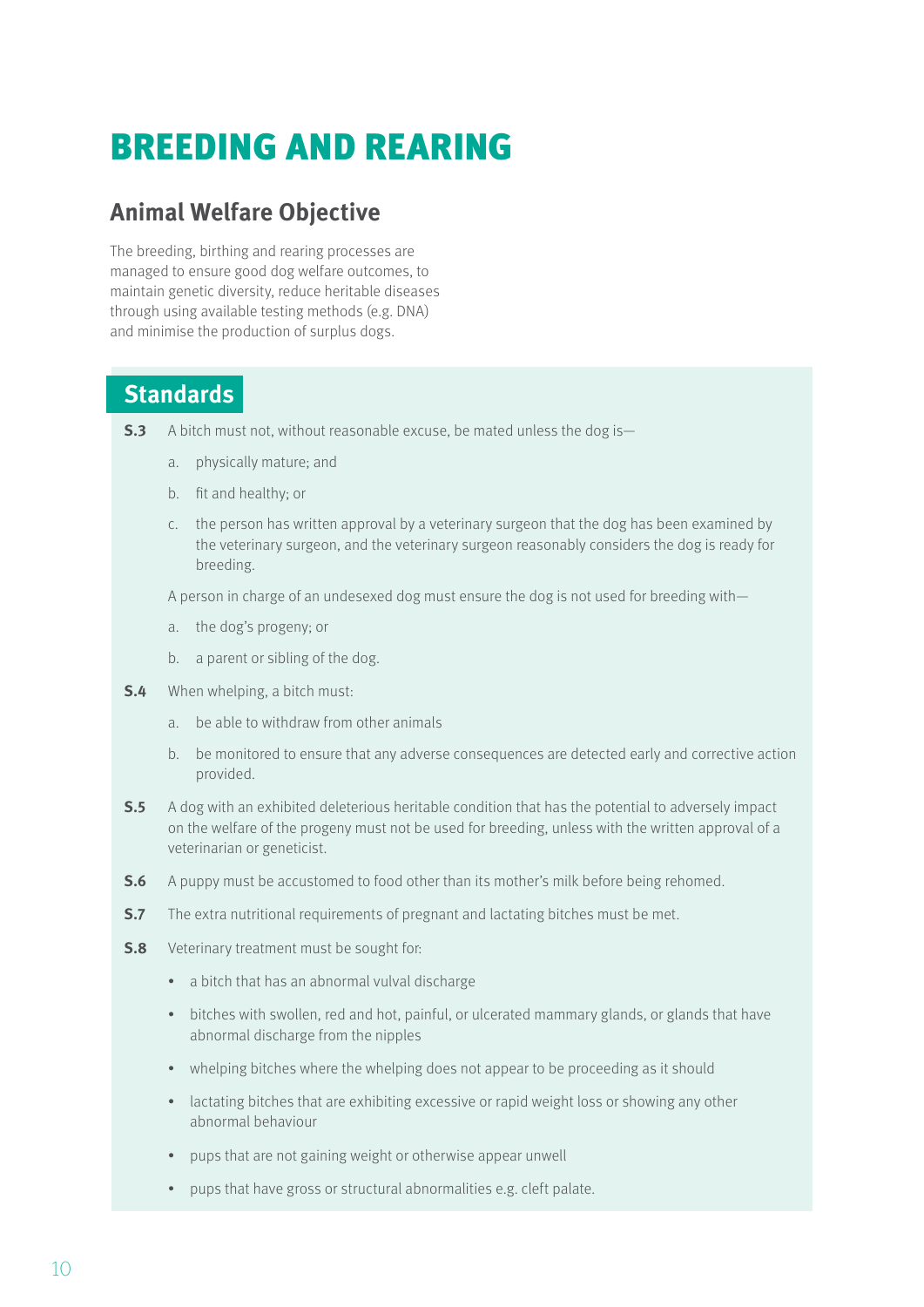### <span id="page-10-0"></span>**Guidelines**

#### **Breeding**

- **G.6** Breeding with close relatives (grandparent, cousin etc.) should only be undertaken with the full understanding of the health or welfare consequences that might occur.
- **G.7** A bitch that has previously produced a litter by caesarean section should not be mated unless veterinary advice has been sought which indicates that she is fit for future breeding.
- **G.8** A puppy less than six weeks of age should not be permanently separated from its mother unless approved by a veterinarian.
- **G .9** A bitch in season that is not intended for breeding should be kept separate from entire male dogs.
- **G.10** A dog that is aggressive to humans or other dogs, or excessively nervous, should not be used for breeding and should be desexed.
- **G.11** Bitches over eight years of age should be assessed by a veterinarian as suitable for breeding before mating.
- **G.12** Bitches should only be mated on consecutive oestrus cycles with the approval of a veterinarian. A bitch should not be allowed to have more than two litters in an 18 month period.
- **G.13** During mating, the breeding pair should be monitored and isolated from other dogs.
- **G.14** A pregnant bitch should be provided with a suitable separate whelping area, large enough for the potential number of pups and to enable the bitch to lie flat, which is clean, dry and contains suitable bedding.
- **G.15** A bitch should only be allowed to breed when there is a reasonable expectation of finding suitable homes for each puppy.
- **G.16** A dog that is not intended for breeding, has reached the end of its useful breeding life, or is assessed as unsuitable for breeding, should be:
	- desexed (or otherwise prevented from breeding)
	- kept as a pet; or
	- rehomed to a suitable owner where the health and temperament of the dog have been assessed as suitable for rehoming; or
	- humanely killed if not suitable for rehoming.

#### **Rearing and weaning**

- **G.17** A lactating bitch should be provided with the ability to rest and withdraw from her puppies.
- **G.18** A puppy that does not achieve regular weight gain should receive veterinary assessment.
- **G.19** Pups with structural deformities, abnormal behaviour, or significant injuries should be inspected by a veterinarian for assessment and provided with appropriate treatment. Appropriate treatment may include humane killing.
- **G.20** Veterinary advice should be sought if a puppy's eyes have not opened naturally between seven and 14 days of age and its ears begun to unfold naturally between 18 and 20 days of age.
- **G.21** By eight weeks of age, a breeder should be offering a puppy at least three meals per day. Breeders should supply instructions to new owners regarding feeding programs and supply food to ensure changes in the diet occur gradually.
- **G.22** A puppy should not be rehomed before eight weeks of age. It should have received its first vaccination before going to its new home.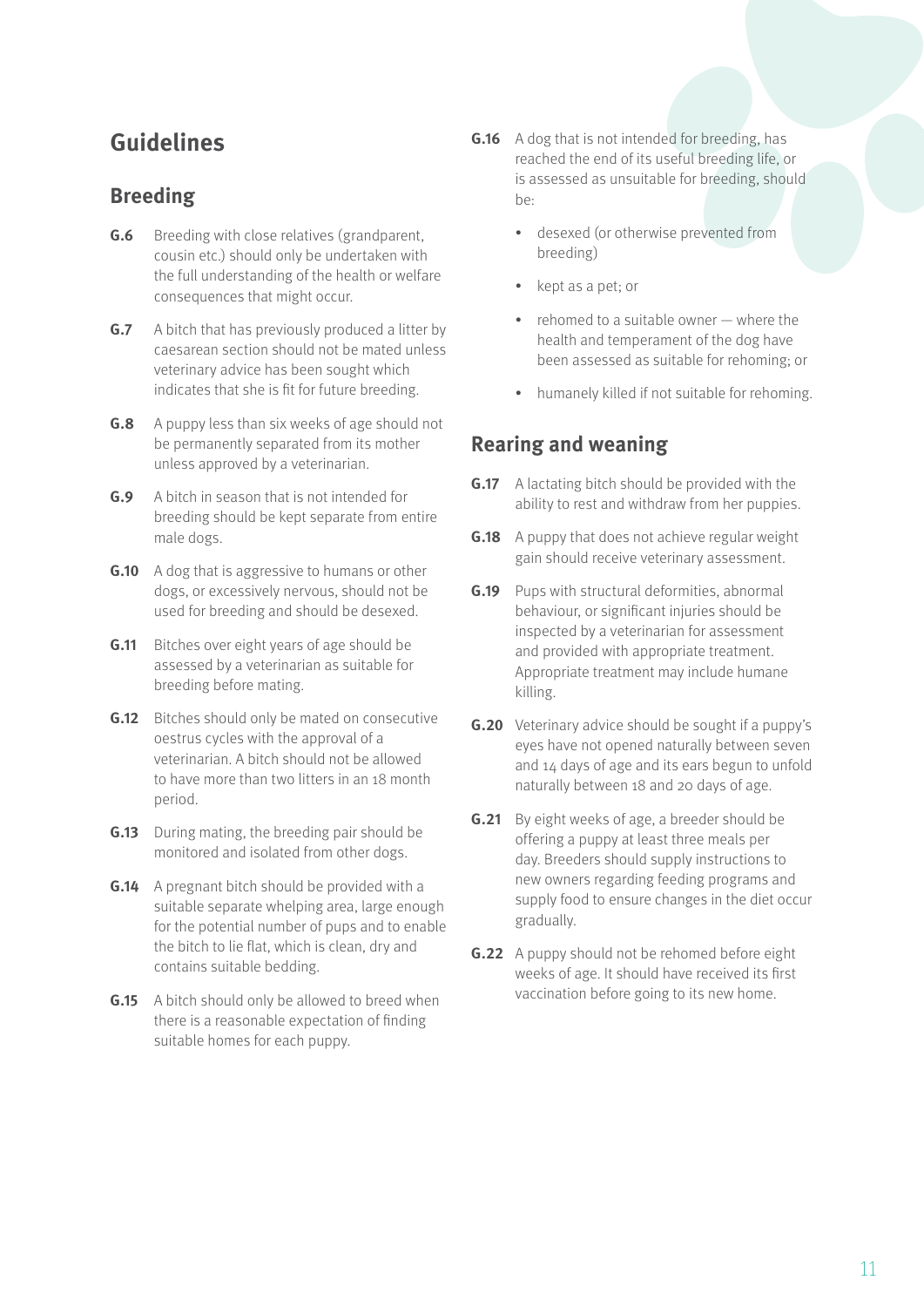# <span id="page-11-0"></span>ENRICHMENT and SOCIALISATION

### **Animal Welfare Objective**

A dog is provided with stimulation that encourages physical, cognitive and psychological well-being, promotes fitness and prevents the development of inappropriate behaviours.

#### **Standards**

- **S.9** A dog must be given social interaction with humans at least once per day.
- **S.10** A dog must receive a variety of enrichment to ensure its physical, cognitive and psychological well-being.

- **G.23** A dog should be provided social contact with other dogs through:
	- group housing with socially compatible dogs where possible; and
	- allowing a dog controlled/supervised contact with other dogs during exercise periods.
- **G.24** A dog should receive human social contact from an early age through a range of activities including daily grooming, playing, stroking, training and being talked to.
- **G.25** A puppy should be gradually habituated to a range of experiences and handled from three weeks of age.
- **G.26** A dog that is kept separate from other dogs should be provided with additional enrichment such as socialisation with humans.
- **G.27** A dog should be monitored regularly for signs of abnormal behaviour (e.g. stereotypic behaviour) which may indicate frustration, a lack of fitness or poor mental or physical health and a veterinary, enrichment and socialisation program developed and implemented to address the cause.
- **G .28** A dog with persistent abnormal behaviours should be assessed and treated by a veterinarian or other person with experience in behavioural problems in dogs.
- **G.29** Enrichment programs should provide complexity, choice and change, and may include providing:
	- physical enrichment space, substrate and furniture to encourage appropriate canine behaviours
	- occupational enrichment objects for a dog to manipulate (e.g. toys)
	- feeding enrichment feed activities, novel food items and feeding devices to increase foraging times (e.g. hiding food to increase activity). Care should be taken to ensure these feeds are part of the normal diet, rather than in addition, in order to decrease the likelihood of obesity
	- sensory enrichment novel smells or noises
	- physiological enrichment temperatures, humidity and photoperiods to stimulate natural behaviour patterns
	- social enrichment opportunities to interact with other dogs, humans or other compatible animals
	- behavioural enrichment positive reinforcement training appropriate to the age and breed of the dog should be used to facilitate physical exercise, mental stimulation and learning of cooperative behaviours
	- exercise providing appropriate and regular opportunity to exercise.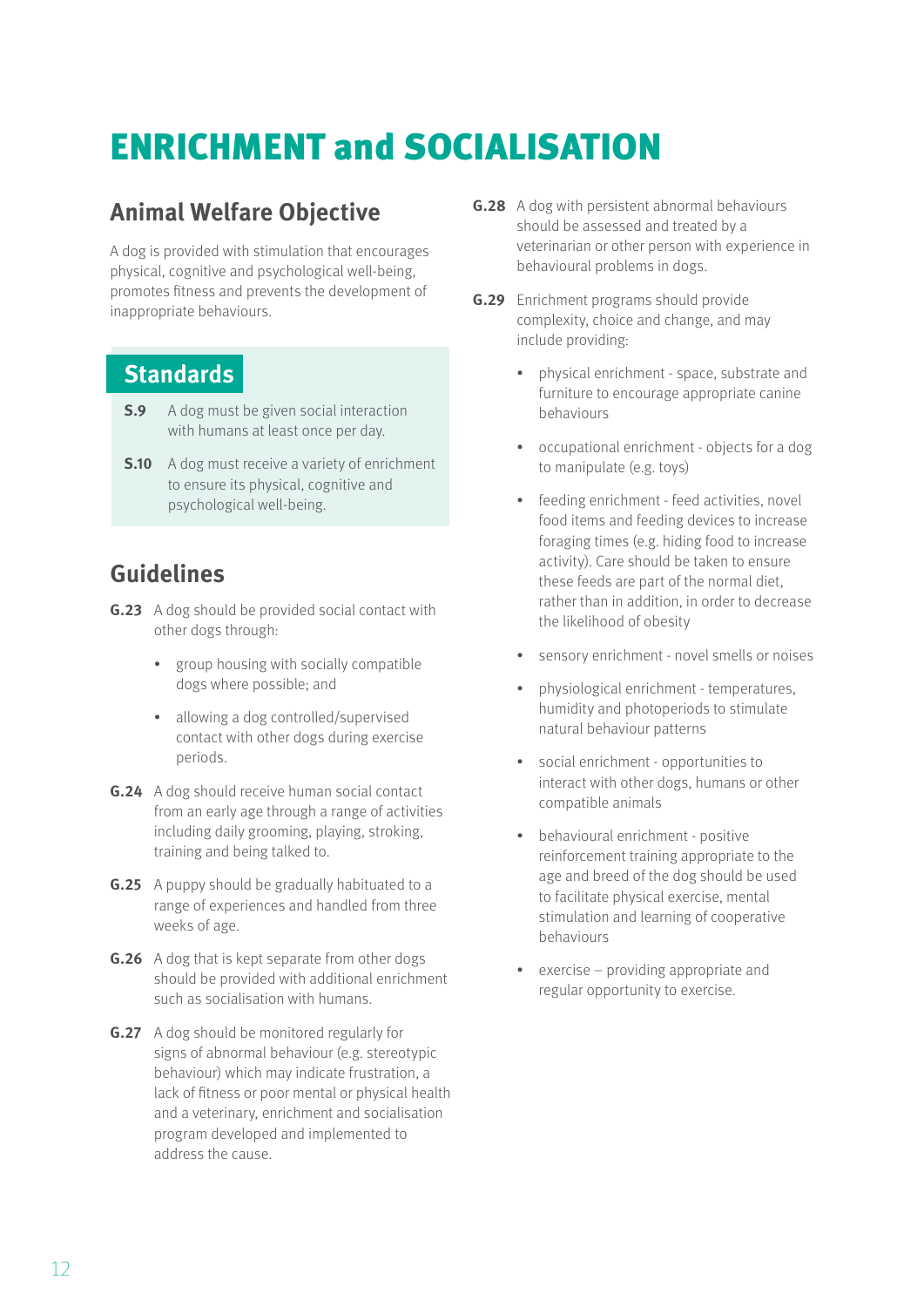# <span id="page-12-0"></span>DOG HEALTH, VETERINARY CARE and MANAGEMENT

### **Animal Welfare Objective**

A dog's health is monitored, appropriate veterinary care is provided for disease, illness, injury and distress and appropriate preventative health regimes are in place.

A dog is managed in a manner that provides for its safety and wellbeing.

### **Standards**

- **S.11** A dog must be monitored daily for signs of disease, injury or distress and receive appropriate treatment.
- **S.12** A dog that appears to be sick with a condition that may be transmissible must be isolated unless advised otherwise by a veterinarian.
- **S.13** A dog must be groomed regularly and not have a dirty, matted or tangled coat that affects its health, mobility or general wellbeing.

- **G .30** A dog used, or intended to be used, for breeding should receive an annual health check by a veterinarian.
- **G.31** A dog suffering from a severe injury should be treated according to veterinary advice.
- **G.32** A dog's physical body condition score should be maintained at a score level appropriate to its breed, age, reproduction status and other considerations. Appendix 1 provides guidance on body condition score.
- **G.33** A dog should be inspected for signs of good health including:
	- eating and drinking normally (suckling in puppies)
	- defaecating and urinating normally
- behaving normally and not showing any obvious signs of illness or distress
- moving freely.
- **G .34** A dog should be inspected for signs of illness, injury or distress including:
	- eye or ear discharge or inflammation
	- mastitis (swollen, red, painful mammary tissue)
	- repeated sneezing, coughing or vomiting
	- severe diarrhoea (especially if bloodstained) or difficulty in defaecating
	- difficulty in urinating, or passing red or brown coloured urine
	- lameness, difficulty or inability to stand or walk and/or reluctance to move
	- bleeding or swelling of body parts (other than the vulva of a female in heat)
	- loss of appetite and weight loss, particularly if severe or sudden
	- drinking excessive amounts of water
	- apparent pain
	- fits, staggering or convulsions
	- patchy hair loss
	- bloating of the abdomen
	- depression
	- fever
	- presence of external parasites
	- teeth, gum and mouth problems:
	- excessive itching, scratching and/or selfchewing
	- any other serious physical or behavioural abnormality.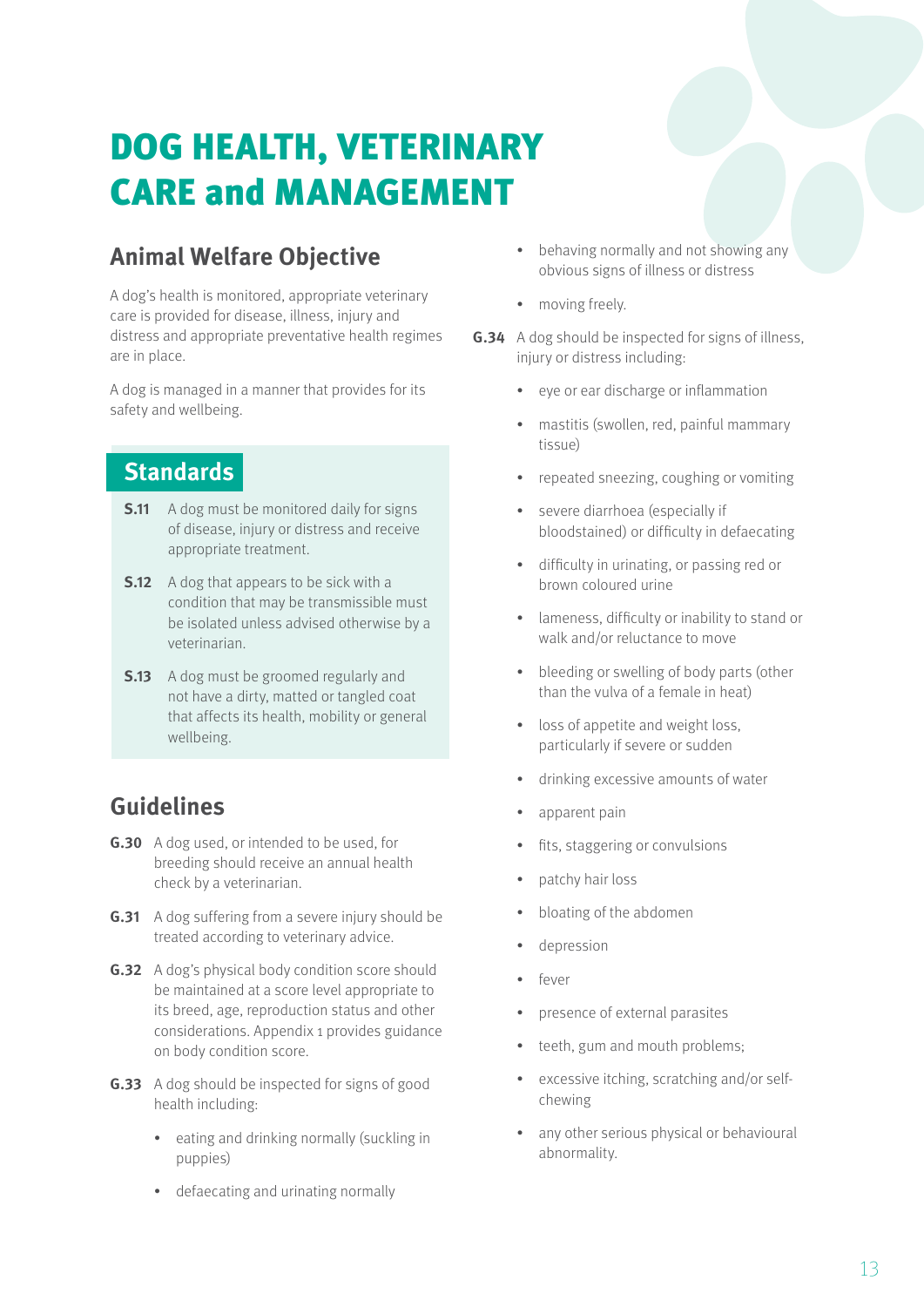- **G.35** A bitch in the last week of pregnancy should be checked at least every eight hours for any signs of distress or abnormal behaviour, and for the last 48 hours before whelping a bitch should be checked every two hours.
- **G.36** A dog should have an appropriate preventative program for the control of infectious diseases and parasites.
- **G.37** Unexplained deaths should be investigated by a veterinarian.
- **G .38** The contact details for a veterinarian should be readily available.
- **G.39** The person in charge should establish a relationship with a veterinarian who will be responsible for the care of sick dogs and for preventative care.
- **G.40** A pregnant bitch should receive a minimum of one health check during the pregnancy by a veterinarian.
- **G.41** A puppy should be vaccinated against preventable diseases and wormed in accordance with veterinary advice.
- **G.42** A puppy should be socialised appropriately to develop cooperative behaviours, for example allowing mouth checks and foot and nail care.
- **G.43** A dog breeder should attempt to ensure that when selling a dog it goes to a responsible owner who has the means to provide for the needs of the dog in an appropriate way.

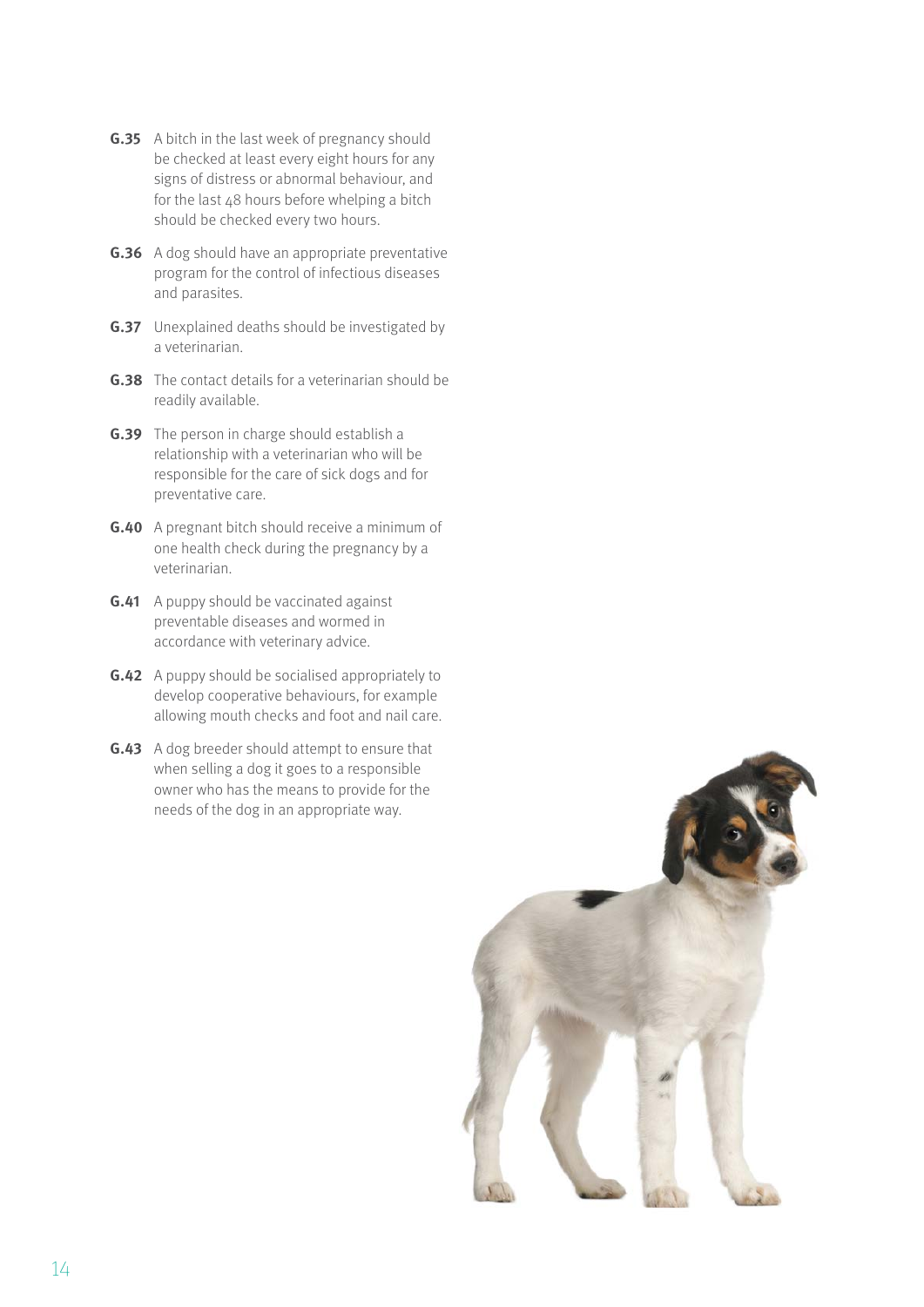# <span id="page-14-0"></span>FOOD AND WATER

### **Animal Welfare Objective**

Dogs are provided with appropriate food and water to meet their physiological needs and promote good animal welfare.

#### **Standards**

- **S.14** Dogs must have constant access to clean drinking water of a quality and quantity that meets their physiological needs.
- **S.15** Dogs must be provided with a complete diet sufficient to maintain good health, growth, and appropriate to the stage of physiological development and reproductive status.
- **S.16** Adult dogs must receive food at least once in any 24 hour period.

- **G .44** Food and water containers must be free of contaminants. Examples of contamination include: urine, faeces, vomitus or other substance that may be harmful to dogs.
- **G .45** Food and water containers should be readily accessible to dogs and be positioned to avoid spillage or contamination by urine or faeces.
- **G.46** Food and water containers should be stable. non-toxic and easily cleaned/disinfected.
- **G.47** One feeding bowl should be provided for each dog.
- **G.48** Bitches in the latter stages of pregnancy and during lactation should be provided with additional access to food and water, provided at frequent intervals.
- **G.49** Food should be prepared hygienically and served in clean, non-spillable containers that prevent access by vermin.
- **G .50** Food should be stored in a manner that prevents deterioration or contamination.
- **G.51** Dogs between three weeks and four months of age should be provided with access to food a minimum of three times per day.
- **G.52** Dogs housed in groups should be monitored during feeding to ensure that all receive an adequate diet and to prevent bullying.
- **G .53** Dogs that are unable to feed themselves should only be kept where facilities and expertise is available for artificial rearing or feeding.
- **G.54** The transition of puppies to solid food should be well-managed:
	- solid food should be offered to puppies from three weeks of age
	- puppies should be monitored when first offered solid food to ensure that the food is acceptable and palatable.
- **G .55** Uneaten spoiled or stale food should be removed and disposed of daily.
- **G.56** The period between providing food to dogs less than four months of age should not exceed 12 hours.
- **G.57** Dogs four to six months of age should be fed a minimum of twice daily.
- **G.58** Veterinary advice should be sought regarding an adequate intake of calcium during pregnancy, lactation, and in the feeding of puppies.
- **G .59** By eight weeks of age, puppies should be weaned and eating at least three meals per day of an age specific diet e.g. specially formulated puppy food.
- **G.60** Breeders should supply instructions to new owners regarding feeding regimes and supply food to ensure changes in the diet occur gradually.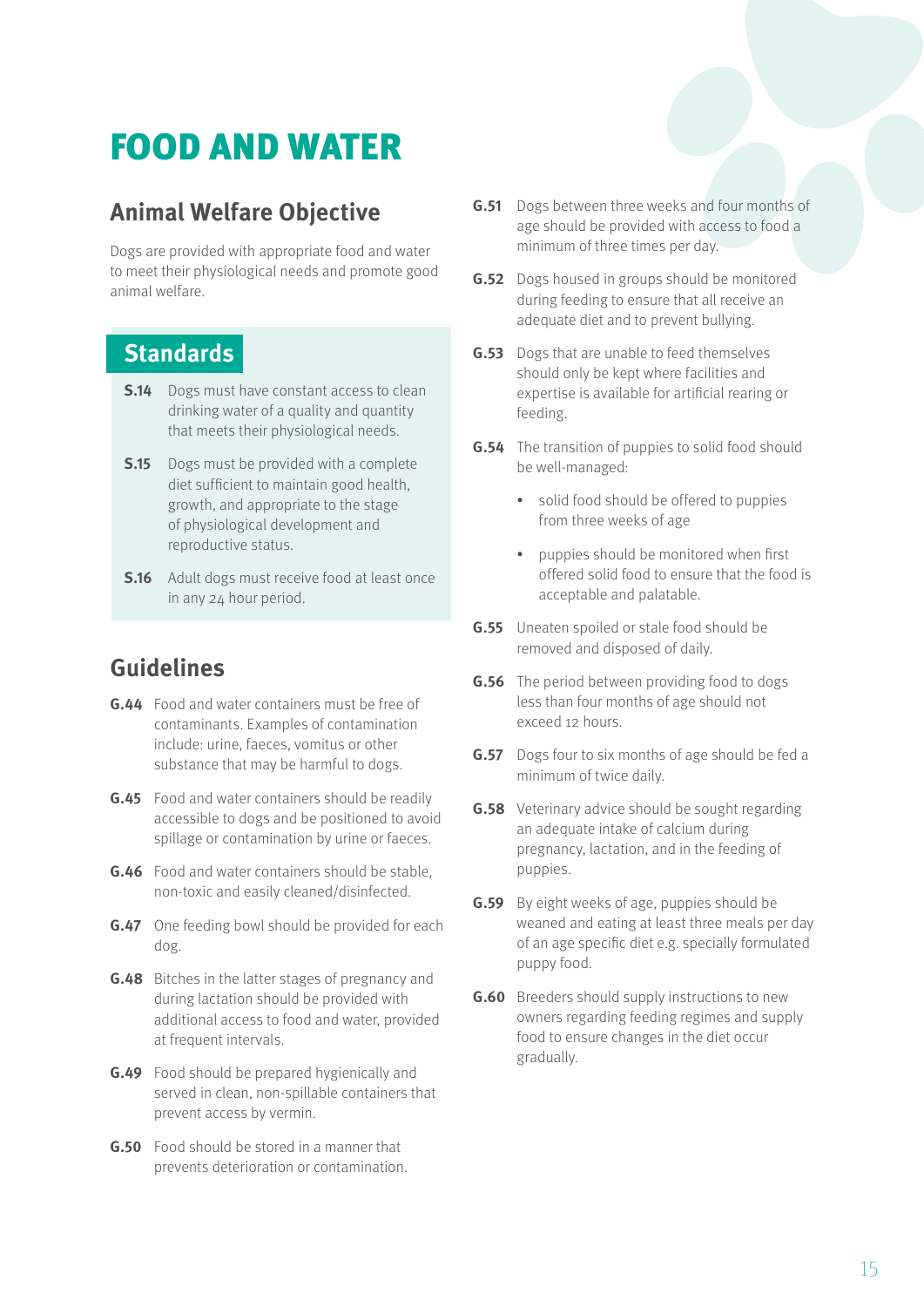# <span id="page-15-0"></span>HOUSING, ENVIRONMENT AND SECURITY

#### **Animal Welfare Objective**

Housed dogs are provided with a clean and secure environment that provides for wellbeing, good health, safety, disease prevention and protection from the weather.

#### **Standards**

**S.17** Housing and exercise areas must be maintained in a clean state and appropriate for the health and welfare of a dog.

### **Guidelines**

#### **Housing**

- **G.61** Dogs housed for breeding should not be confined in housing less than the minimum space requirements shown in Appendix 2, unless alternative housing is provided under the direction of a veterinarian.
- **G.62** A dog should be provided with a clean and dry dedicated sleeping area. Sleeping areas should have sufficient clean, hygienic, dry and soft bedding to insulate a dog from the floor.
- **G.63** Housing should provide sufficient space to allow a dog to defecate and urinate away from eating and sleeping areas.
- **G.64** A dog should not be in extended contact with wet floors.
- **G.65** Housing should provide protection from rain and wind, direct sunlight, extreme temperatures or other adverse conditions.
- **G.66** Housing should provide sufficient ventilation to maintain the health of the dog and minimise undue draughts, odours and moisture condensation.
- **G.67** All potential poisons and harmful substances. whether in storage or in use, should be kept out of reach of a dog.
- **G.68** Housing and perimeter barriers should be secure to prevent a dog from escaping.
- **G.69** Exercise areas should contain a grassed area and not be bare earth or entirely concrete.
- **G.70** The area where a puppy is being reared should be cleaned at least twice a day, and kept dry and free of faeces, urine and uneaten food.
- **G.71** A bitch with dependent young or about to give birth should be housed singly in a quiet, warm and dry area isolated from other animals.

#### **Environment**

- **G.72** Temperature should be controlled to minimise distress to a dog. This includes ensuring warmth or the ability to keep cool, particularly for puppies and pregnant and lactating bitches.
- **G.73** Breeding dogs prone to heat stress should be monitored carefully to minimise distress.
- **G .74** Housing should be located away from sources of excessive noise or pollution that could stress or injure dogs.
- **G.75** Appropriate measures should be in place to protect a dog from loud or sudden noise such as fireworks or explosions.
- **G.76** Artificial lighting should mimic the prevailing natural light cycles in duration and intensity and allow effective inspection and observation of dogs.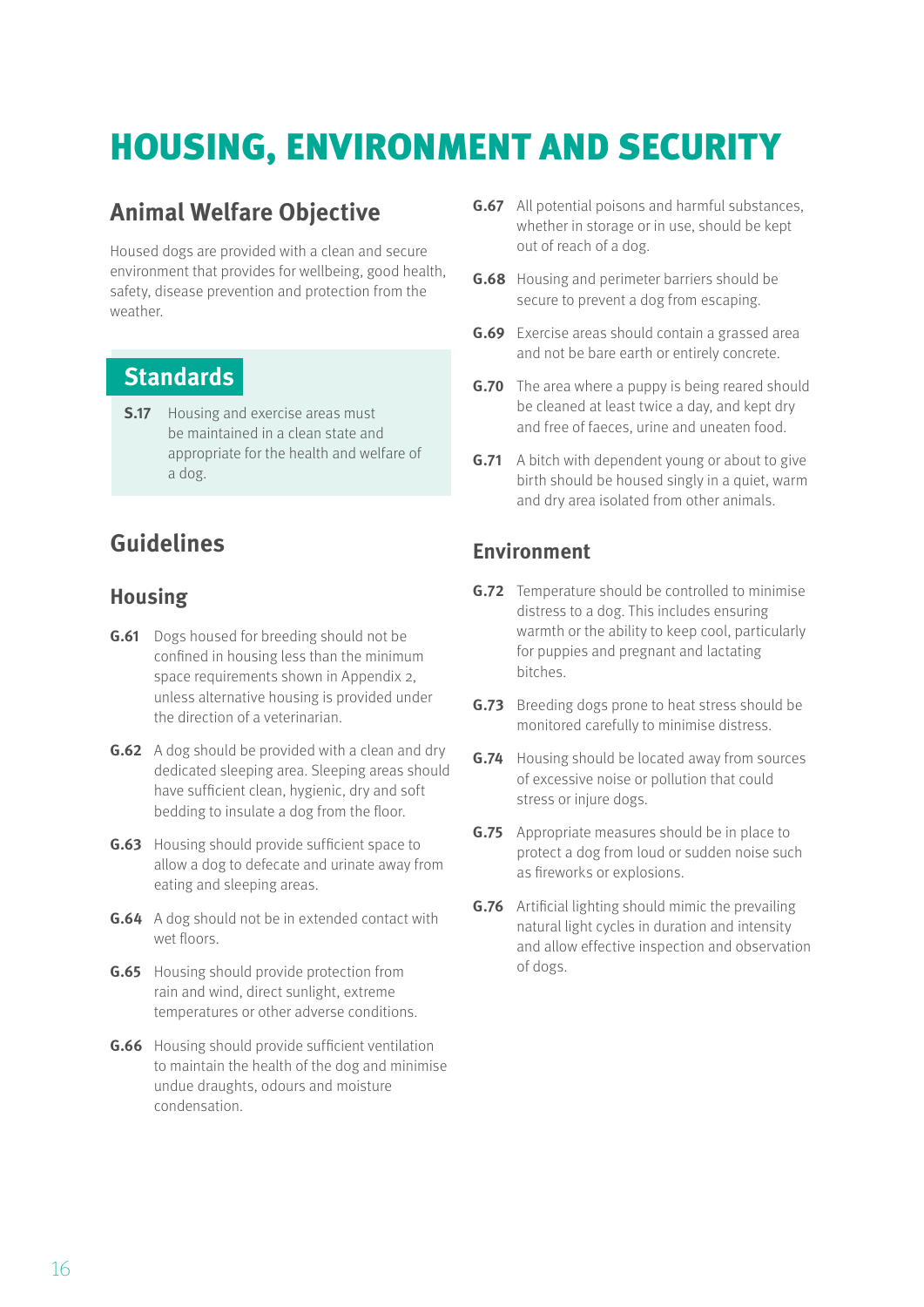#### **Security**

- **G.77** Housing should be fitted with a secure closing device that cannot be opened by a dog and prevents access by unauthorised persons.
- **G.78** The facility should have a documented emergency evacuation procedure. The procedure should be reviewed every two years.
- **G.79** Functioning firefighting equipment should be readily available.

#### **Hygiene and cleaning**

- **G.80** The following measures will assist in keeping housing and exercise areas in a reasonably clean state:
	- collection drains should be cleaned daily
	- waste products such as faeces, urine and food waste should be disposed of promptly and hygienically
	- bedding that is contaminated by faeces, urine, food scraps or dirt should be replaced
	- bedding should be kept clean and laundered
	- the birthing area should be cleaned appropriately.
- **G.81** Food preparation and storage areas should be clean and free from insects and vermin. This is especially important when preparing raw foods.
- **G.82** The person in charge should have a program in place to control insects, ecto-parasites and vertebrate pests.
- **G.83** Housing should be cleaned with a kennel safe disinfectant before a new dog is introduced and before whelping.

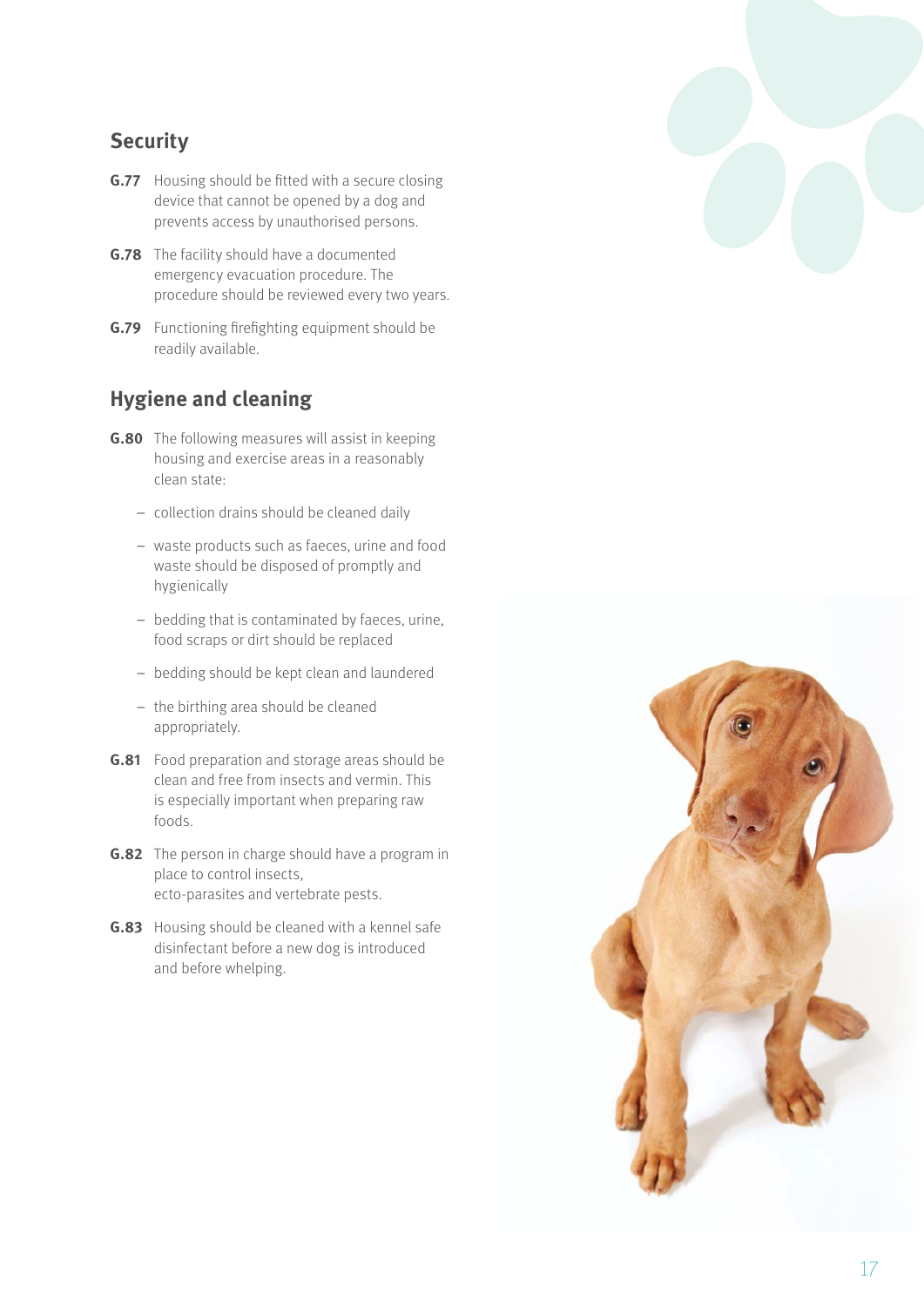### <span id="page-17-0"></span>HUMANE KILLING 2

#### **Animal Welfare Objective**

When a dog is required to be killed, it is done humanely.

#### **Standards**

**S.18** When the decision is made to kill a dog it must be done humanely.

- G.84 Humane killing should be carried out by a veterinarian.
- G.85 Dogs that are suffering and are unable or impractical to be treated should be humanely killed.
- G.86 Humane killing should not be used as a routine means of managing unwanted breeding dogs and progeny.
- G.87 Dogs should not be killed in view (or within hearing) of other dogs.

- kills an animal in a way that is inhumane; or
- causes it not to die quickly; or
- causes it to die in unreasonable pain.

<sup>2</sup> Under the Animal Care and Protection Act 2001 a person is taken to be cruel to an animal if the person: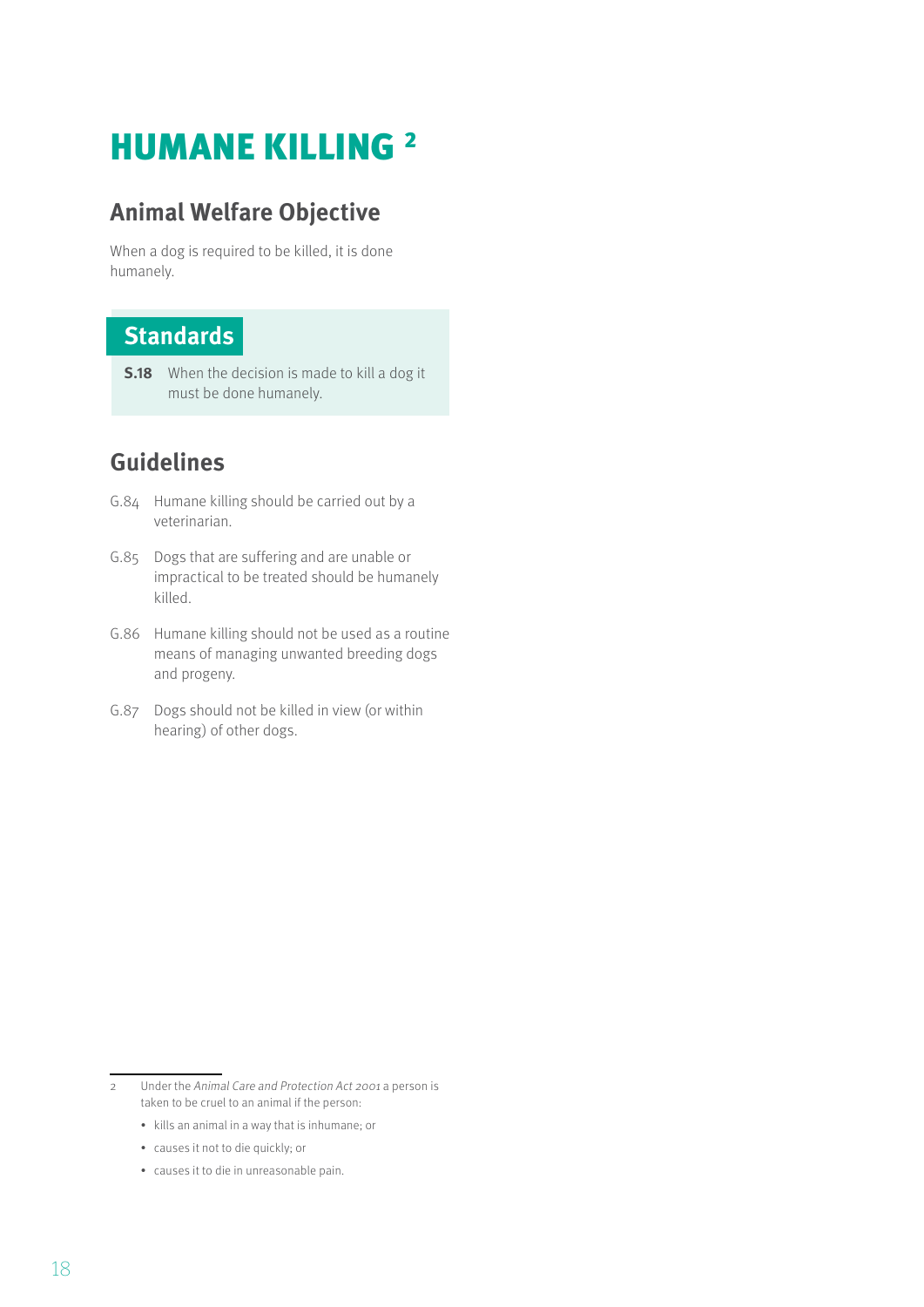# <span id="page-18-0"></span>APPENDIX 1

#### **Body Condition Score**











#### **Condition score 1**

Ribs, spine and pelvis prominent Hollow rump Prominent waist when viewed from above Severely tucked up abdomen Neck thin and bony Sunken eyes

#### **Condition score 2**

Ribs, spine and pelvis visible Abdomen tucked up Obvious waist when viewed from above Neck thin

#### **Condition score 3**

Ribs and spine can be felt Rounded rump Dog should have a waist when viewed from above Good muscle mass

#### **Condition score 4**

Ribs and spine not visible but can be felt Fat deposit on tail Little or no waist when viewed from above Abdomen appears slightly rounded

#### **Condition score 5**

Ribs and spine not visible and difficult to feel Tail has obvious fat deposit No waist and back broadened Abdomen rounded and possibly distended Obvious fat deposits

Reference: Animal Health and Disease Investigation 2Nd edition, Bob Cottam OAM, BVetMed and Janet Berry PhD, BVMS, MACVSc, page 166 (Illustrations: Tamsin Ainslie)